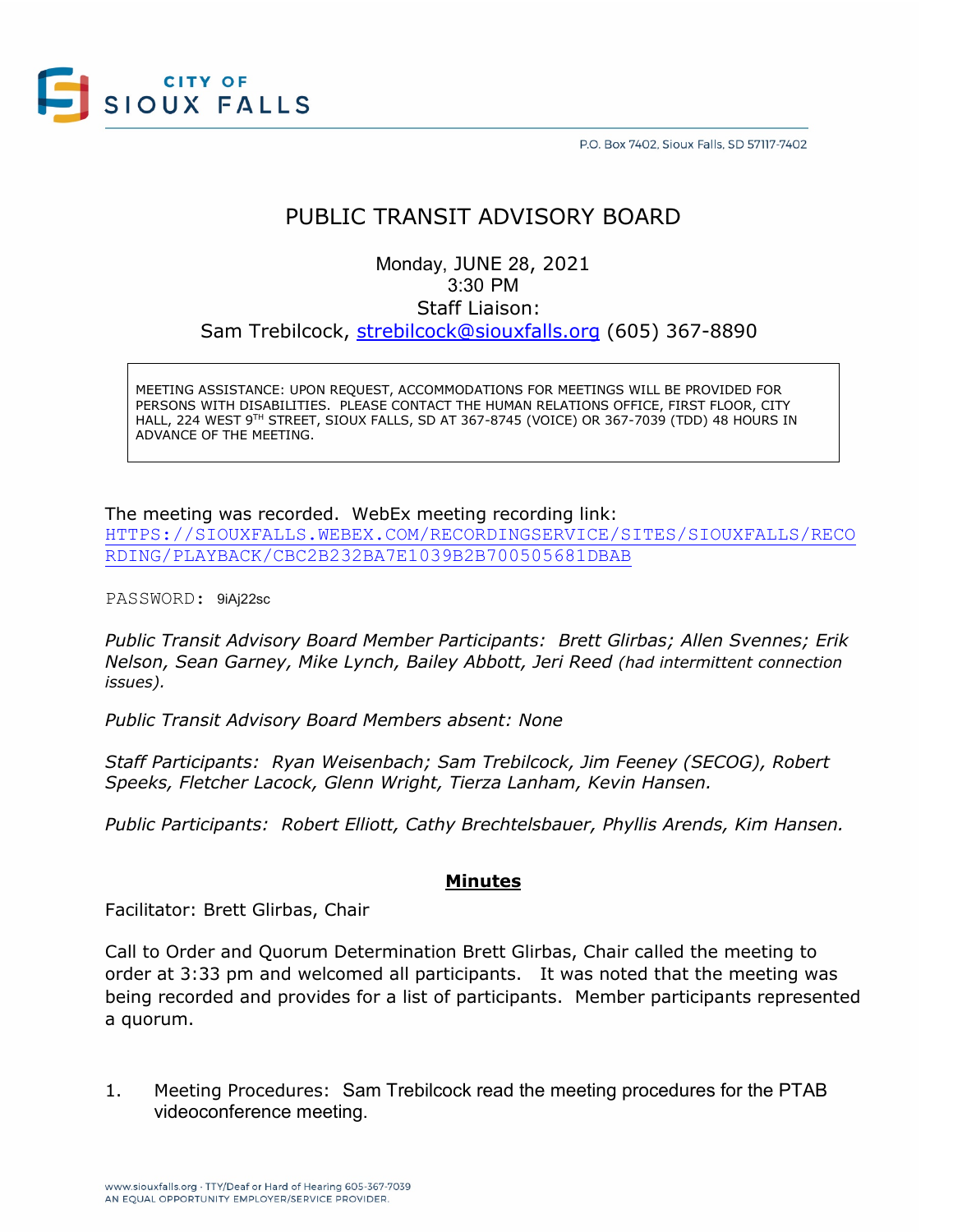- 2. Approval of Agenda: Brett Glirbas made a motion to add Fare Free Rides to the Agenda. A motion was made by Allen Svennes and a second by Mike Lynch to approve the June 28, 2021 PTAB agenda including Fare Free Rides. 6 yes - 0 no. The motion passed unanimously.
- 3. PTAB Meeting Minutes Approval of April 26, 2021: A motion was made by Sean Garney and a second by Allen Svennes to approve the April 26, 2021 minutes. 6 yes - 0 no. The motion passed unanimously.
- 4. Public input on non-agenda items: Cathy Brechtelsbauer provided comments that the SAM webpage should be updated for the Freedom Pass program and to coordinate the Freedom Pass program with the Summer School Free Meal program. Robert Elliot also spoke about increasing transit services to other areas of the city similar to that way Sioux City provides rides throughout the city to persons with disabilities.

## Unfinished Business

- 5. SAM OnDemand Update (Informational) Sam provided an presentation of the SAM OnDemand pilot including ride data information. The overall message of the presentation is that SAM OnDemand does look like it will work for areas where ridership density is lower. However, fixed-route services will still be required in areas with high ridership density. The pilot will continue by trying to expand services to the Route 8 and 19 areas on Saturday and begin to improve wait times and the number riders of calling in to schedule a ride. The pilot will also look for ways to share on-demand services with paratransit and try providing services during the weekday. Brett asked that there might be a concern from some paratransit riders to ride with public transit riders. Board members also asked some clarifying questions. Robert Elliott asked if SAM OnDemand has closed any bus stops. Robert Speeks said any closures are due to construction. Phyllis Arends asked if paratransit riders does ride on SAM OnDemand will be pay the same price. The answer is that they would pay the same price for sure if they ride bus stop to bus stop. However, there are options to set up the system to pick up paratransit-eligible riders at their home. With this level of service, it has not yet been determined what the price would be. This topic will be an ongoing agenda item.
- 6. Fare-Free rides for Voting Brett asked how many people utilized the SAM services to vote in the School Board Election. Sam and Robert Speeks said they did not know of anyone that used the fixed-route services. Tierza Lanham said that two paratransit riders did make use of the free ride to vote early. Sam did say that this was the first time trying free rides for early voting. The news media did pick up the promotion and did provide some good publicity for the transit services. The next election to try would by in April of 2022. This item was informational.